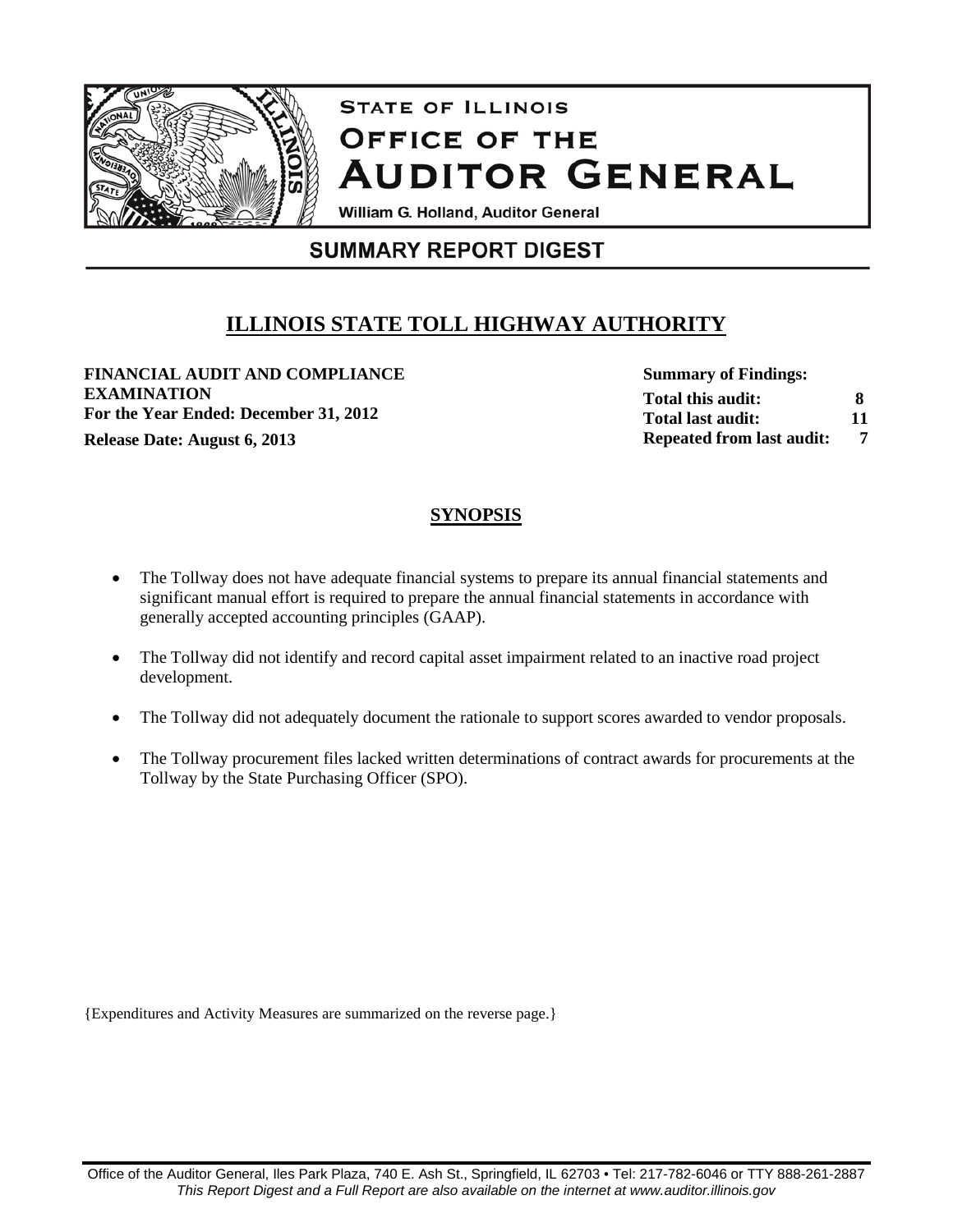### **ILLINOIS STATE TOLL HIGHWAY AUTHORITY FINANCIAL AUDIT AND COMPLIANCE EXAMINATION For the Year Ended December 31, 2012**

| <b>FINANCIAL OPERATIONS (GAAP Basis)</b>                 | 2012                  | 2011                   |
|----------------------------------------------------------|-----------------------|------------------------|
| <b>Operating Revenues</b>                                |                       |                        |
|                                                          | \$<br>922,390,189     | \$<br>652,673,895      |
|                                                          | 32,598,735            | 33,268,033             |
|                                                          | 2,272,864             | 2,421,164              |
|                                                          | 12,569,929            | 9,507,791              |
|                                                          | 969, 831, 717         | 697,870,883            |
| <b>Operating Expenses</b>                                |                       |                        |
|                                                          | 314, 107, 807         | 318,165,918            |
|                                                          | 107,225,405           | 106,466,995            |
|                                                          | 77,543,643            | 69,987,945             |
| Engineering and Maintenance of Roadway and Structures    | 40,054,392            | 44,803,170             |
| Traffic Control, Safety Patrol, and Radio Communications | 22,818,258            | 23,071,556             |
|                                                          | 21,452,099            | 22,176,542             |
|                                                          | 583,201,604           | 584,672,126            |
|                                                          | 386,630,113           | 113,198,757            |
|                                                          | (181, 278, 145)       | (184, 436, 363)        |
|                                                          | 205, 351, 968         | (71, 237, 606)         |
|                                                          | 1,850,749,932         | 1,921,987,538          |
|                                                          | 2,056,101,900<br>- \$ | 1,850,749,932<br>\$    |
| SIGNIFICANT ACCOUNT BALANCES (GAAP Basis)                | 2012                  | 2011                   |
|                                                          | 656,519,154<br>\$     | 453,263,176<br>\$      |
| Cash and Cash Equivalents Restricted for Debt Service    | 302,147,119<br>\$     | \$<br>380, 101, 771    |
|                                                          | 155,398,888<br>\$     | 146,510,701            |
|                                                          | \$<br>6,668,496       | 15,988,036<br>S        |
|                                                          | 95,210,088<br>\$      | 115,369,210<br>\$      |
|                                                          | 5,158,406,316<br>\$   | 5, 112, 248, 814<br>\$ |
| Revenue Bonds Payable and Unamortized Bond Premium       | 3,961,730,242<br>\$   | 4,016,357,373<br>\$    |
|                                                          | 2,056,101,900<br>\$   | 1,850,749,932<br>\$    |
| <b>EXECUTIVE DIRECTOR</b>                                |                       |                        |
| During Audit Period and Current: Kristi Lafleur          |                       |                        |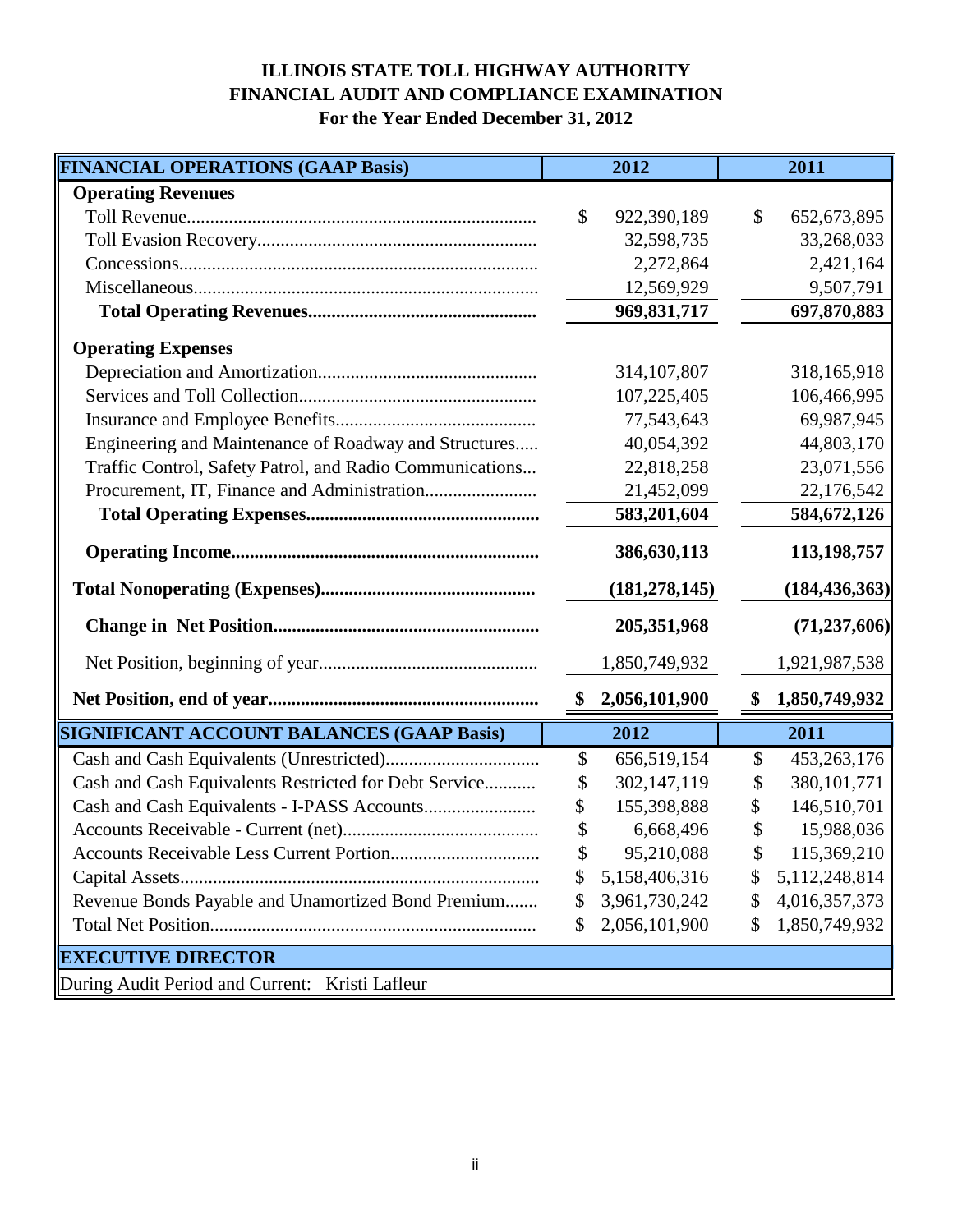#### **FINDINGS, CONCLUSIONS, AND RECOMMENDATIONS**

#### **INADEQUATE FINANCIAL REPORTING SYSTEMS**

The Tollway does not have adequate financial systems to prepare its annual financial statements in accordance with generally accepted accounting principles (GAAP).

During our audit, we noted the Tollway uses several standalone applications to track its financial transactions in accordance with provisions of the trust indentures. The financial data from each financial application is summarized and manually entered into two applications which are used as a general ledger. Several manual reconciliation procedures are required to ensure the information in the general ledger applications agrees to the various financial applications.

Once this information has been reconciled, a data file is generated from the general ledger applications and is imported into another application which is used to create a trial balance. Since the information in the financial applications is recorded based upon the provisions of the trust indentures, several top side entries are required to convert the trial balance to GAAP-based financial statements. As a result, the preparation of the annual financial statements is extremely time consuming and requires significant effort by management to ensure the statements are prepared in conformity with GAAP.

Additionally, we noted several of the applications used in the Tollway's financial reporting process, including one of the general ledger applications, do not have mechanisms to: restrict access for posting transactions, track specific user activity, or evidence supervisory reviews of transactions activity. Therefore, the Tollway's process for approving journal entries is also manual and time consuming.

The manual nature of the Tollway's financial reporting systems and related processes may result in financial reporting errors and untimely preparation of the annual financial statements. (Finding 1, page 11)

We recommended the Tollway review the adequacy of its existing financial systems and consider automating its financial reporting process.

**Tollway agrees with the auditors** Tollway management agreed with the recommendation.

#### **Financial systems need to be improved**

#### **Financial statement preparation is extremely time consuming**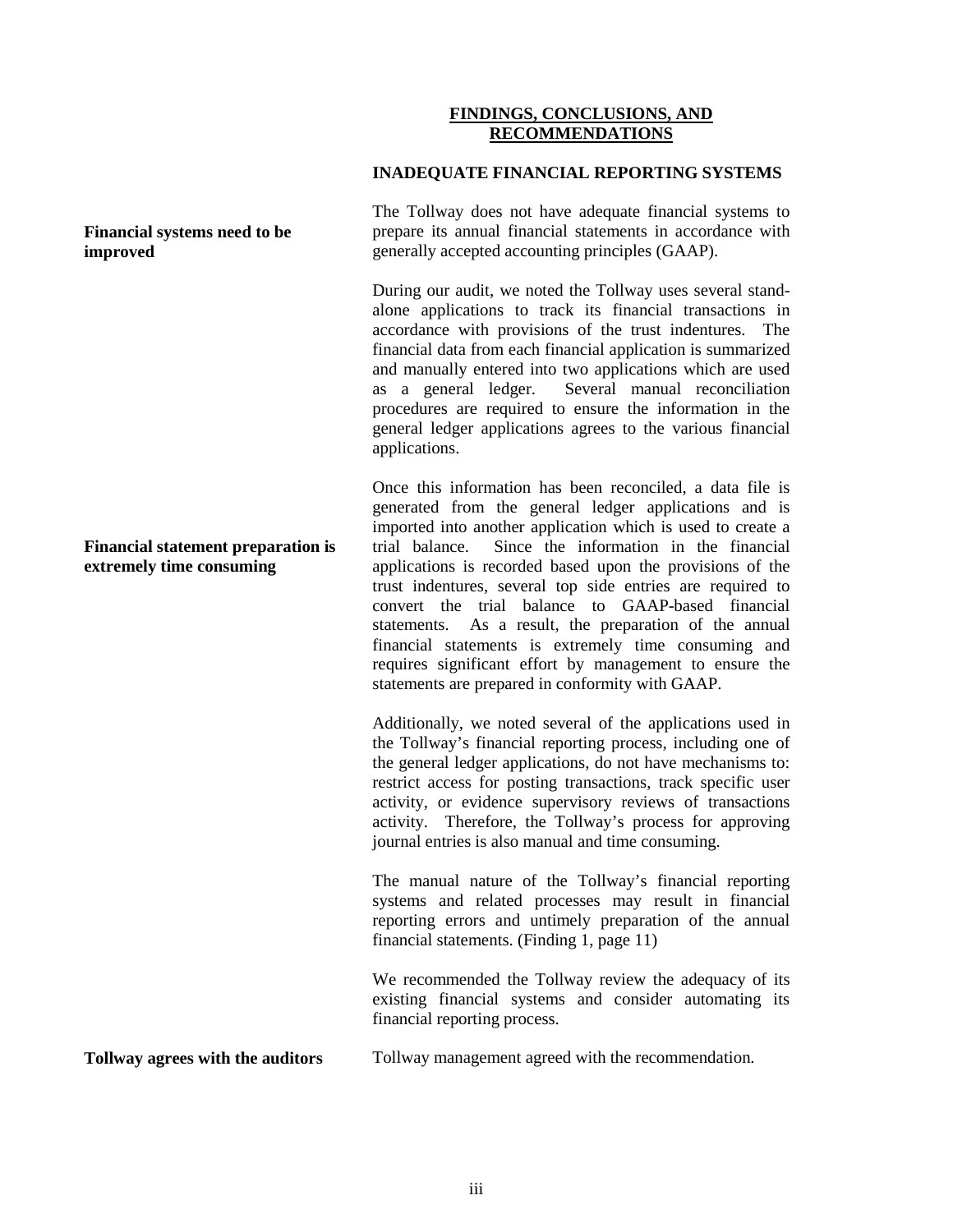#### **INADEQUATE PROCESS TO ASSESS CAPITAL ASSET IMPAIRMENTS**

| Review process for construction in<br>progress needs improvement         | The Tollway did not identify and record capital asset<br>impairment related to an inactive road development project.                                                                                                                                                                                                                                                                                                                                                                                                                                                                          |
|--------------------------------------------------------------------------|-----------------------------------------------------------------------------------------------------------------------------------------------------------------------------------------------------------------------------------------------------------------------------------------------------------------------------------------------------------------------------------------------------------------------------------------------------------------------------------------------------------------------------------------------------------------------------------------------|
|                                                                          | During our review of construction in progress as of<br>December 31, 2012, we noted nine assets (totaling<br>\$23,499,085) in which there was minimal or no activity in<br>the last two fiscal years. Upon further review of one asset<br>for \$11,686,932, we noted the amounts capitalized related to<br>an environmental study procured in 1998 during the<br>planning phase of a road development project.                                                                                                                                                                                 |
| <b>Construction in Progress was</b><br>overstated by \$11,686,932        | The road development project has not been approved for<br>construction and the environmental study expired. However,<br>the amounts capitalized were not assessed for impairment or<br>recorded as expense when the study expired as required by<br>generally accepted accounting principles. As a result,<br>construction in progress as of December 31, 2012 was<br>overstated by \$11,686,932. (Finding 4, page 16)                                                                                                                                                                        |
|                                                                          | We recommended the Tollway review its current procedures<br>to assess capital assets for impairment and consider any<br>changes necessary to ensure such impairment are properly<br>identified and recorded.                                                                                                                                                                                                                                                                                                                                                                                  |
| <b>Tollway agrees with auditors</b>                                      | Tollway management agreed with the recommendation and<br>stated that they implemented a procedure subsequent to<br>yearend to review the type of costs capitalized in<br>Construction in Progress annually.                                                                                                                                                                                                                                                                                                                                                                                   |
|                                                                          | PROCUREMENT: LACK OF EVALUATION<br><b>COMMENTS</b>                                                                                                                                                                                                                                                                                                                                                                                                                                                                                                                                            |
| Need to improve documentation                                            | The Tollway did not adequately document the rationale to<br>support scores awarded to vendor proposals.                                                                                                                                                                                                                                                                                                                                                                                                                                                                                       |
|                                                                          | During procurement testing we selected a sample of 40<br>procurements conducted and awarded by the Tollway during<br>the year ended December 31, 2012. The 40 procurements<br>tested were estimated, with renewals, to be approximately<br>Three of the opportunities (with awards<br>\$302 million.<br>estimated at \$13 million) were procured using a Request for<br>Proposal (RFP) and the other 37 opportunities (with awards<br>estimated at \$289 million) were either procured as State-use<br>contracts, small purchases, sole source purchases, or<br>awarded to the lowest bidder. |
| <b>Evaluators did not document</b><br>comments to support scores awarded | During our testwork, we noted the forms used by the<br>Tollway to document the evaluation of the technical<br>proposal for one RFP tested did not require evaluators to<br>provide comments supporting the scores awarded by the<br>evaluator.<br>Accordingly, evaluators did not document<br>comments to support any of the scores awarded.                                                                                                                                                                                                                                                  |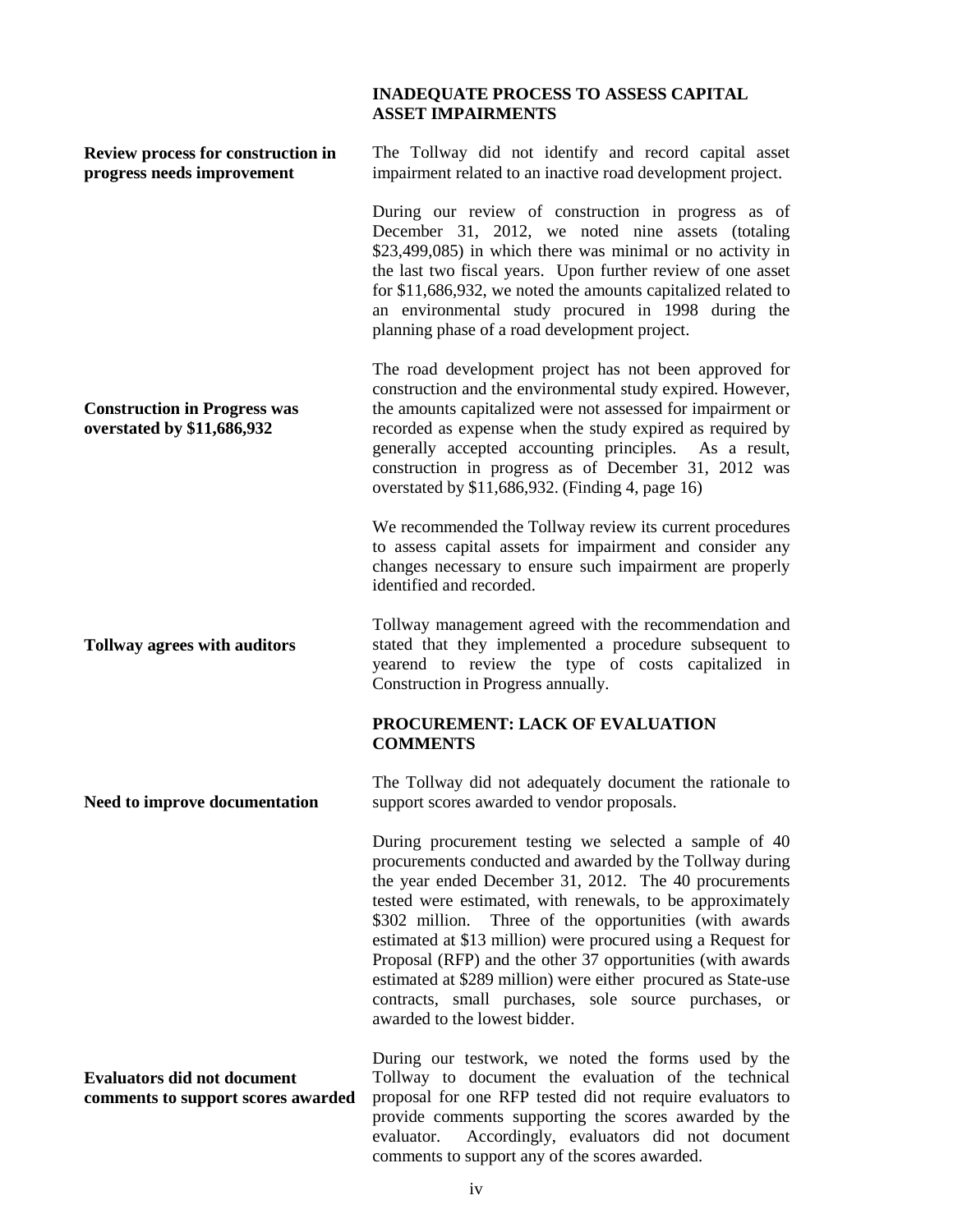The Fiscal Control and Internal Auditing Act (30 ILCS 10/3001) requires all State agencies to establish and maintain a system, or systems, of internal fiscal and administrative controls. These controls should include comments to support the points awarded to technical criteria.

Tollway officials reported Evaluation Procedures for Bids and/or Proposals provide specific guidance for procurement actions at the Tollway. Under the Assignment of Evaluation Points section, guidance states *"Rating points must be supported by thorough and appropriate comments. The points given must be consistent with the comments. General statements such as 'good proposal' without something to qualify the statement (i.e., why it is a good proposal) are not acceptable. Evaluations, which are not accompanied by thorough supporting comments, should be returned to the evaluator for further consideration."* (Finding 5, page 17)

We recommended that the Tollway take the necessary steps to ensure that procurement evaluation criteria are followed and appropriately documented by all evaluators when awarding State contracts.

Tollway management agreed with the recommendation and stated that evaluation guidelines have been modified and procurement evaluation procedures were implemented in November 2012.

#### **PROCUREMENT: LACK OF STATE PURCHASING OFFICER DETERMINATION FORM**

The Tollway procurement files lacked written determinations of contract awards for procurements at the Tollway by the State Purchasing Officer (SPO).

During our procurement testing, we selected a sample of 20 general procurements and 20 engineering procurements conducted and awarded by the Tollway during the audit period. The 40 procurements were estimated, with renewals, to be over \$302 million. Sixteen of the procurements were State-use contracts or were not procured through competitive bids which, according to the Chief Procurement Officer, do not require SPO approval for the award.

**19 of 24 requiring a written determination did not have one in the procurement file**

During our testing we reviewed available documentation to determine whether the SPO had approved each award through a written determination of contract award. We found that 19 of the 24 applicable procurements requiring a written determination of contract award (all of which were engineering contracts) did not have a completed determination in the procurement file.

**Tollway agrees with auditors**

**Procurement files need written determinations of contract awards**